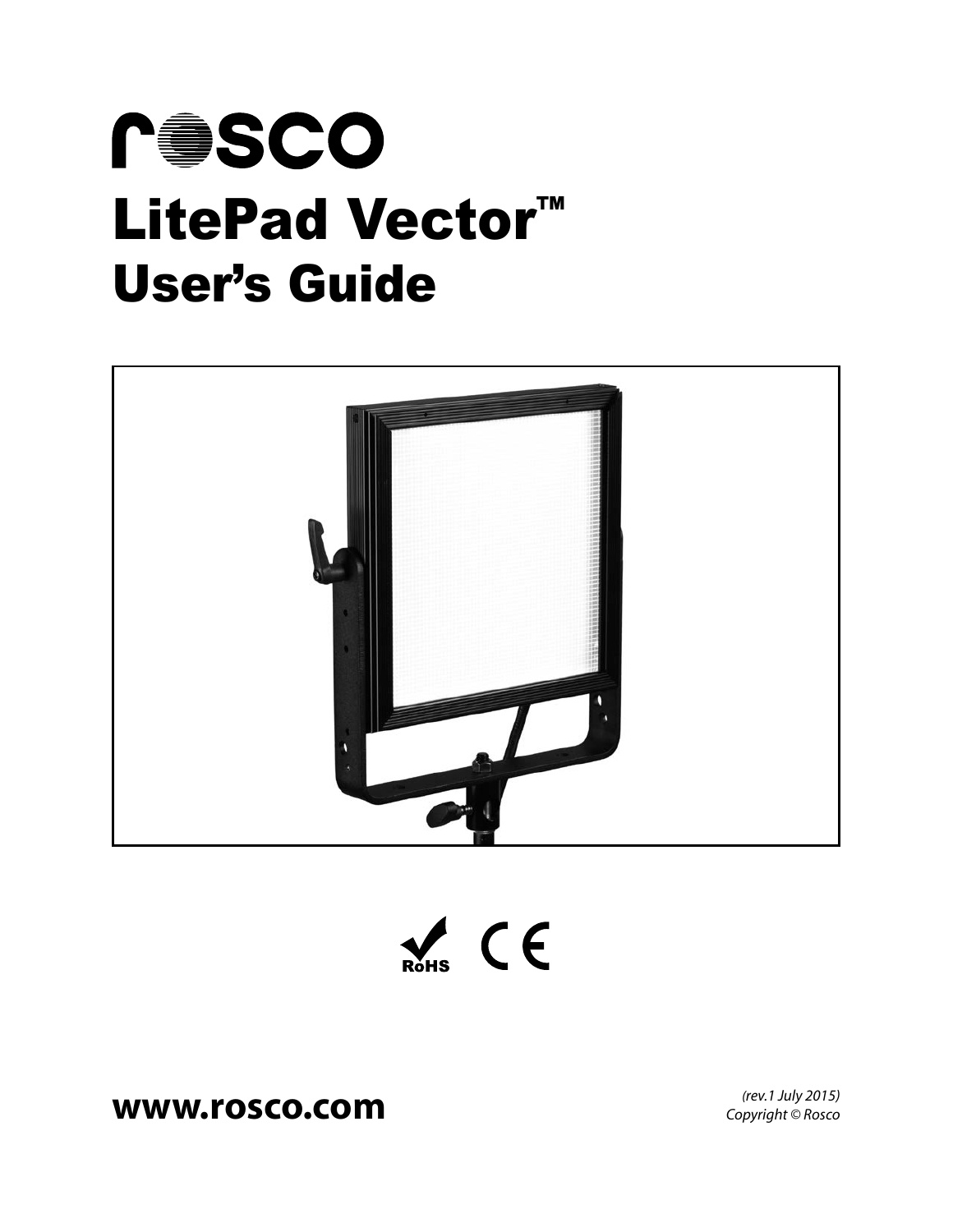# **TABLE OF CONTENTS**

Information and specifications in this document are subject to change without notice.

Rosco assumes no responsibility or liability for any errors or inaccuracies that may appear in this manual.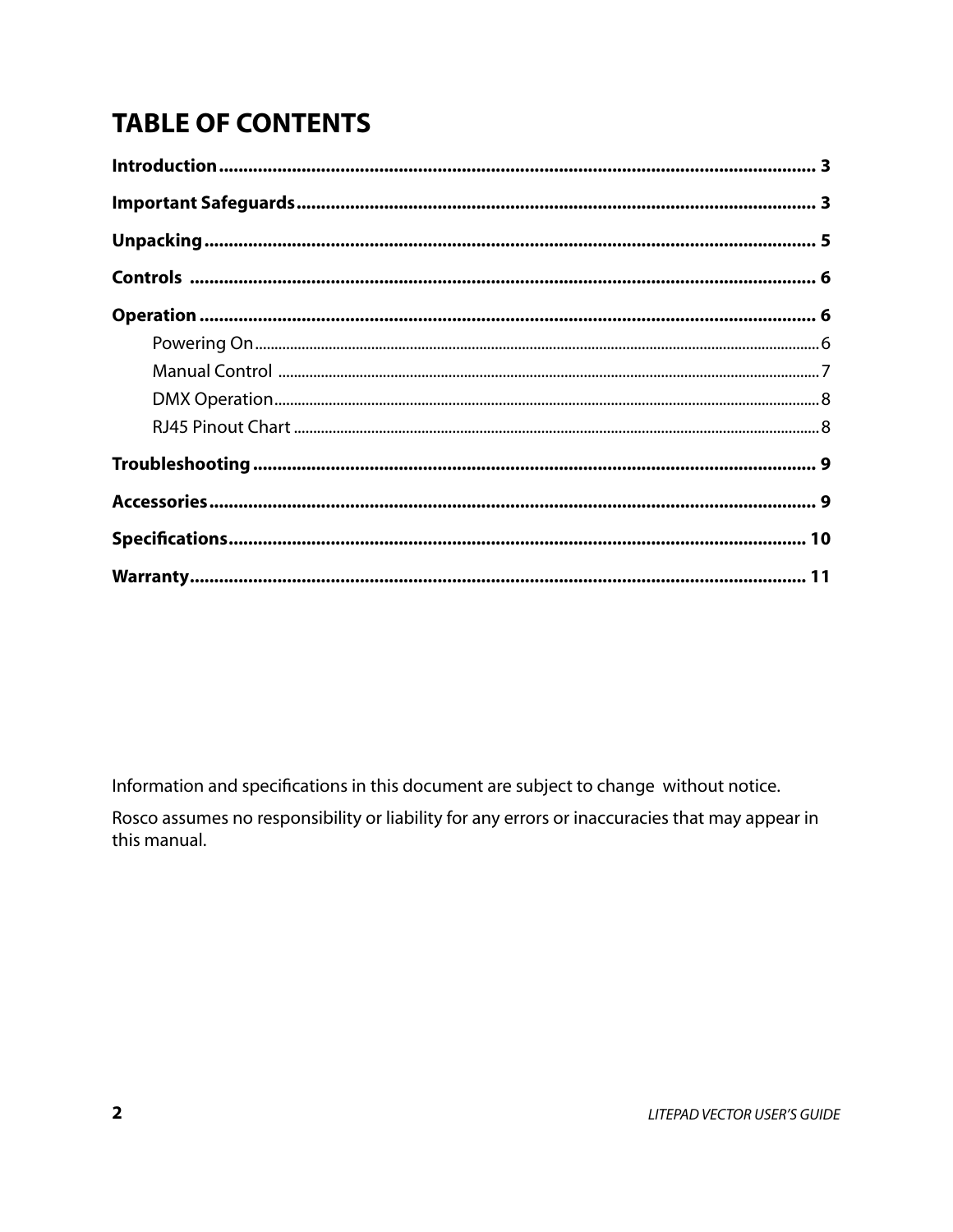# **INTRODUCTION**

Congratulations on your purchase of a Rosco LitePad Vector™. Designed to meet the broad demands of illuminating studios and mobile media locations, LitePad Vector offers the perfect balance of performance, reliability and affordability.

Rosco's LitePad Vector has been designed for use by lighting professionals in television & feature film productions, interviews, documentaries and photo shoots. LitePad Vector is an edge-lit LED light source that generates a large volume of soft light for key, fill and backlighting needs. The high quality light output, and smooth, flicker-free dimming – coupled with its lightweight, compact form factor and optional battery operation – make LitePad Vector the ultimate portable light source. Operational control using DMX 512 protocol makes LitePad Vector a versatile light source for studio environments.

LitePad Vector is available in CCT (Variable White) and fixed Daylight models.

To ensure efficient and safe operation, please take a few moments to read this manual completely.

# **IMPORTANT SAFEGUARDS**

The symbols below are used throughout this manual to identify important safety information. Heed all warnings and safety information.



**Warning, Danger or Caution.** Risk of personal injury.



**Risk of Electric Shock.** Risk of severe electric shock.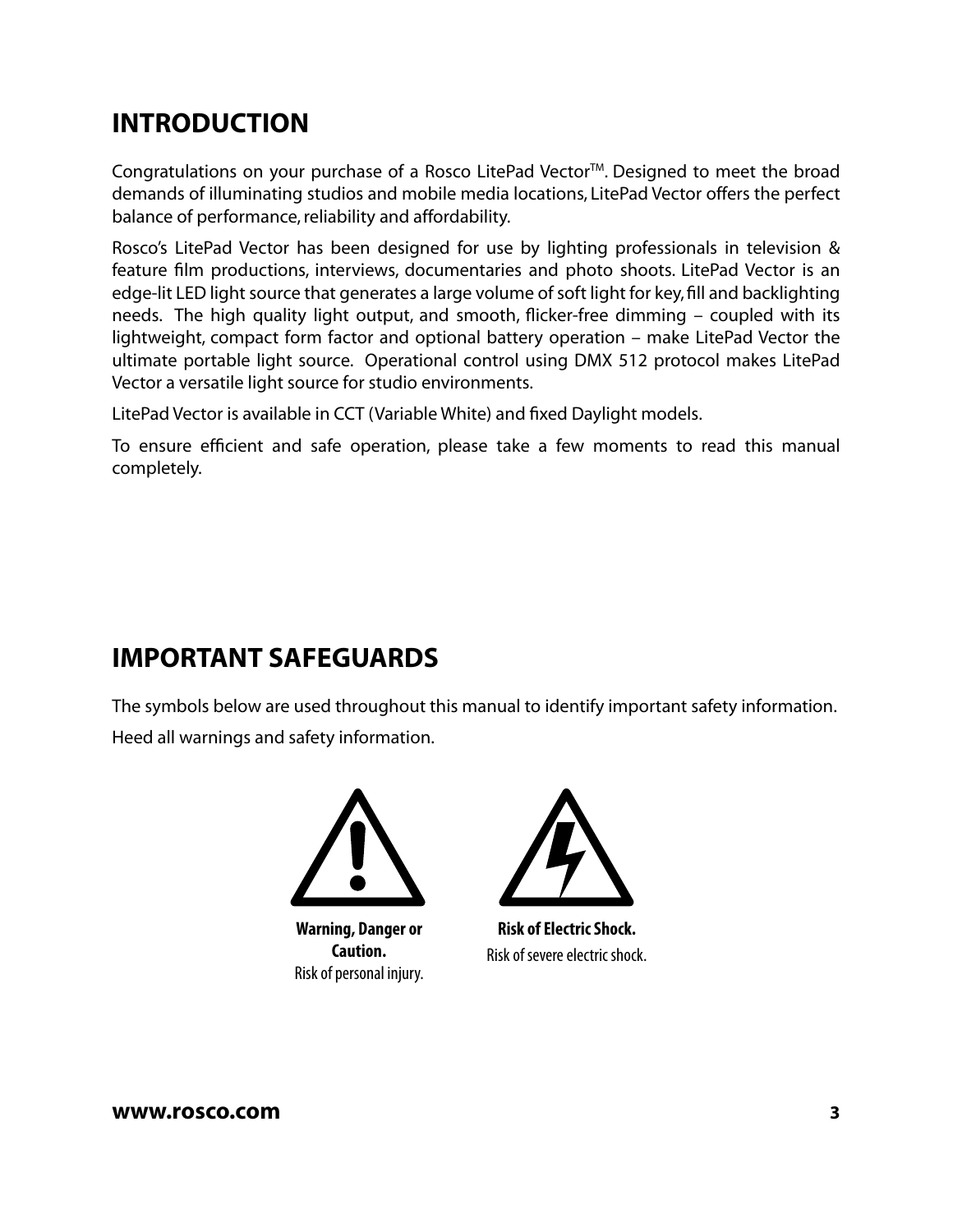# **Preventing Electric Shock**



 $\bigwedge \cdot$  This machine uses mains electrical power at 100-240VAC. When directly contacted, such voltages are hazardous to human life. Follow all local electrical codes and take precautions when using this product.

- This product is designed to operate from three-wire power systems, where one of the wires is a safety ground. DO NOT disconnect the safety ground, or use extension cords or adapter plugs to connect this machine to a two-wire system. Operation without a safety ground may result in hazardous electrical shock.
- Use only extension cords that are of appropriate length and are rated for LitePad Vector's specified voltage and current. If an extension cord shows signs of wear or gets warm to the touch, discontinue its use and obtain a cord with a higher current rating. Improper extension cords are hazardous and may result in poor performance due to excessive voltage drop.
- Disconnect unit from power source before servicing and when not in use.

# **Maintaining Safe Operation**

• Use only ROSCO spare parts and accessories so as to not void the system warranty.

- Allow the unit to cool before attempting to service. LitePad Vector must only be serviced by a qualified technician.
- LitePad Vector is not intended for residential use. Use only in a professional studio or mobile broadcast environment.
- LitePad Vector reaches a maximum surface temperature of 149°F (65ºC). Keep minimum 4 inches (10cm) distance away from flammable materials/objects.
- LitePad Vector is IP61 rated for indoor use and/or a dry environment. Do not operate outdoors in a wet environment.
- LitePad Vector is not certified for use in hazardous locations.
- LitePad Vector is designed for operation within the range of 32° to 95°F (0° to  $+35^{\circ}$ C).
- Ensure LitePad Vector is stored within the range of -4° to 140°F (-20° to +60°C).
- Do not look directly into LitePad Vector for long periods of time, as prolonged exposure may be harmful to the eyes.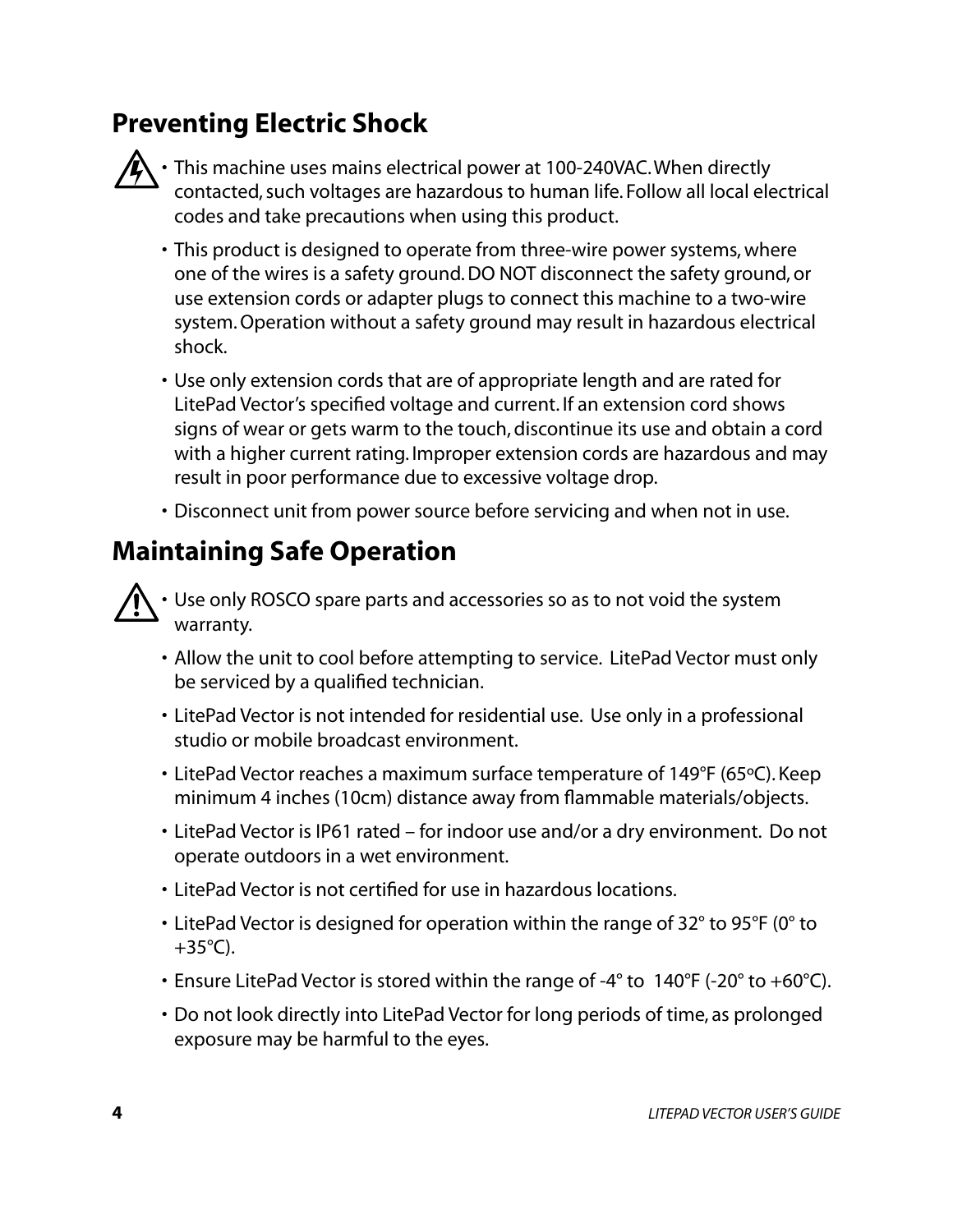# **UNPACKING**

Carefully remove the unit from the box.

Do not attempt to operate LitePad Vector if there are any signs of physical damage. In case of damage, contact your local Rosco dealer.

Ensure the Light Stand Receiver is securely mounted onto the yoke before rigging.

Your Rosco LitePad Vector will arrive with a power supply attached to the back of the unit, and the power cord detached from the unit. Plug the IEC connector into the power supply.

Always use suitable length/size safety cables when hanging LitePad Vector, keeping in mind the weight of the unit  $= 4.5$  lb (2 kg)

Ensure that the yoke locking handle is correctly tightened after positioning LitePad Vector. If the locking handle is not tightened correctly, the fixture may swing.

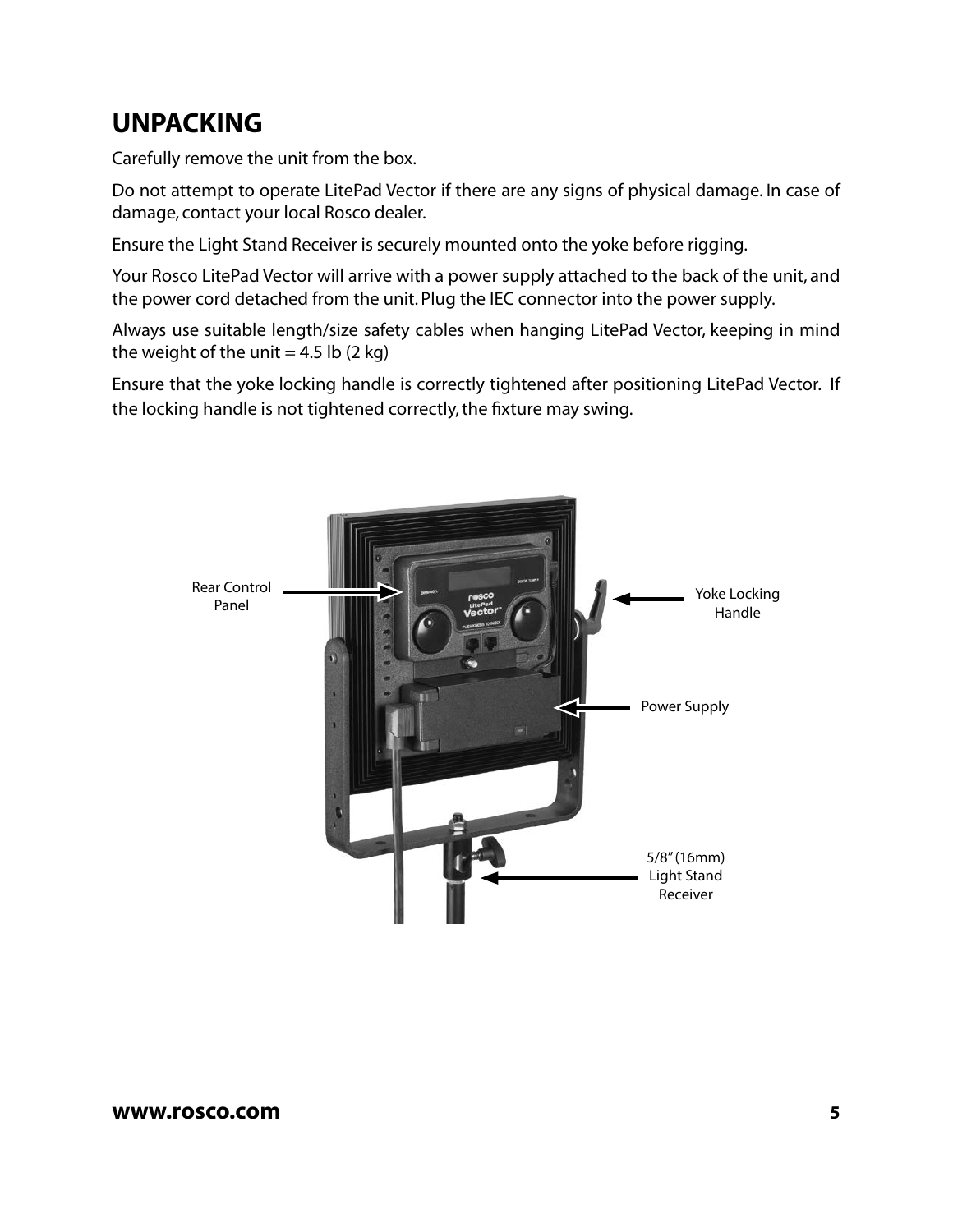# **CONTROLS**

LitePad Vector can be controlled via the on-board, Rear Control Panel located on the back of the fixture, or via user-supplied DMX512 data input.

## **Rear Control Panel**



# **OPERATION Powering On**

- 1. LitePad Vector is supplied with a standard 12-24VDC switching power supply, which is mounted in a cradle on the rear of the unit. A 2.1mm barrel connector brings DC power from the power supply to the LitePad Vector.
	- a) LitePad Vector can be powered by V-Mount batteries. Remove the power supply and cradle, and then replace it with an optional V-Mount Cheeseplate Battery Holder, which includes a D-tap to 2.1mm barrel adapter.
	- b) LitePad Vector can be powered by Anton/Bauer batteries. An optional Anton/ Bauer Cheeseplate Battery Holder can be mounted onto either side of the yoke using the mounting holes provided. The Anton/Bauer Cheeseplate Battery Holder includes a D-tap to 2.1mm barrel adapter.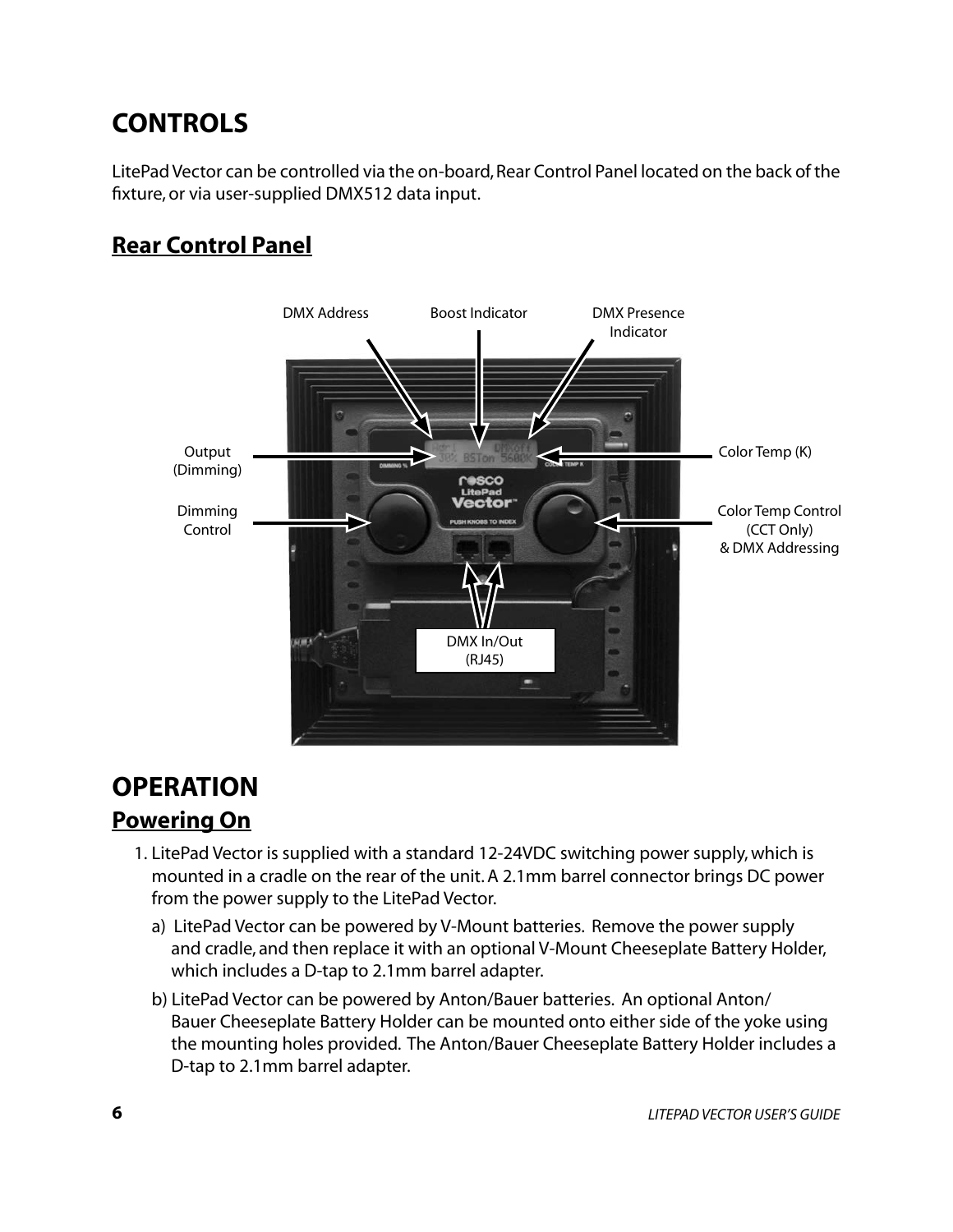- 2. Make sure the 2.1mm barrel connector from the power supply is plugged into the LitePad Vector, and then plug the power supply into mains power: 100 – 240 VAC.
	- a) The rear display will illuminate.
	- b) Settings will default to those in use when the unit was last powered down.
- 3. If desired connect the LitePad Vector to a DMX console using the RJ45 ports on the rear control panel.
	- a) The presence of a DMX input signal is automatically detected.
	- b) "DMX On" will show in the upper right corner of the display.

### **Manual Control**

- 1. Select Output/Dimming level by rotating the left-hand knob until the desired set point has been achieved.
	- a) The current set point will be shown in the lower left-hand portion of the LED display.
	- b) The Output/Dimming level can also be adjusted by depressing the left-hand knob. Each push of the knob lowers the output by 10% (100% - 90% - 80% - etc.).
	- c) Pressing both the left-hand and right-hand knobs simultaneously for 1 second places the fixture into "Boost" mode, increasing the output by 20%.
		- i) "Bst on" will flash in the bottom center of the LED display.
		- i) Depressing both knobs simultaneously for 1 second confirms "Boost" mode; "Bst On" stops flashing.
		- ii) Rotating the left-hand knob will disable "Boost" mode and allow normal Output/Dimming adjustment.
- 2. Select Color Temp (CCT version only) by rotating the right-hand knob until the desired set point has been achieved.
	- a) LitePad CCT can be set to color temperatures ranging from 3000K to 6000K.
	- b) The current set point will be shown in the lower right portion of the LED display.
	- c) Seven pre-set color temperatures are stored in the CCT control logic. Push the right hand knob to index to the desired pre-set color temperature: 3000K / 3200K / 3600K / 4300K / 5000K / 5600K / 6000K

#### *NOTE: The rear LED display will automatically dim after several seconds if no inputs have been entered. The display will resume full illumination the next time any of the controls are operated.*

#### **www.rosco.com 7**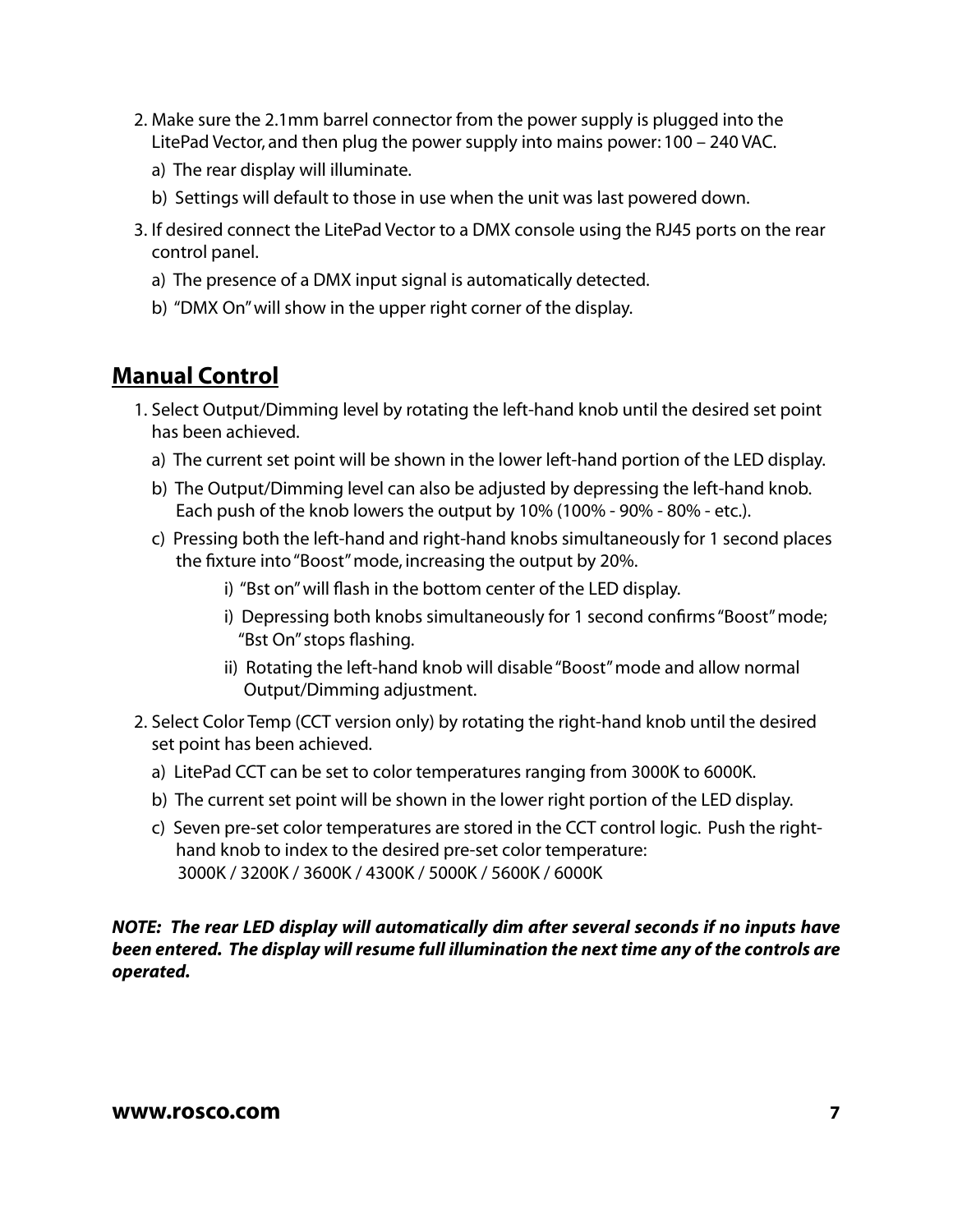### **DMX Operation**

LitePad Vector can be operated via DMX512 protocol using the RJ45 DMX In and DMX Out connectors on the Rear Control Panel.

DMX Control uses two channels:

- DMX Channel  $1 =$  Output (Dimming) Intensity (DMX value 0-255 = level 0-100%)
- $\cdot$  DMX Channel 2 = CCT Color Temperature  $(DMX value 0 = 3000K, 255 = 6000K)$
- 1. When a valid DMX signal is detected, "DMX On" will appear in the upper right portion of the LED display.
- 2. Press the left-hand and right-hand knobs simultaneously for 2 seconds until the word "Adr" flashes in the upper left corner of the display.
	- a) Rotate the right-hand knob to the desired DMX address (001 to 511). The current DMX address is shown in the upper left portion of the LED display.
	- b) Press both knobs simultaneously for 1 second to confirm DMX address setting. "Adr" will stop flashing once this action has been completed.

#### *NOTE: LitePad Vector will maintain its current Color Temperature and Output/Dimming settings in the event of an interruption to the DMX signal.*

| PIN# | <b>COLOR</b> | <b>FUNCTION</b>           |
|------|--------------|---------------------------|
|      | White/Orange | DMX Data Signal Plus (+)  |
|      | Orange       | DMX Data Signal Minus (-) |
|      | White/Green  | N/A                       |
| 4    | Green        | N/A                       |
| 5    | White/Blue   | N/A                       |
| 6    | Blue         | N/A                       |
|      | White/Brown  | N/A                       |
| 8    | <b>Brown</b> | N/A                       |

### **LitePad Vector RJ45 Pinout Chart**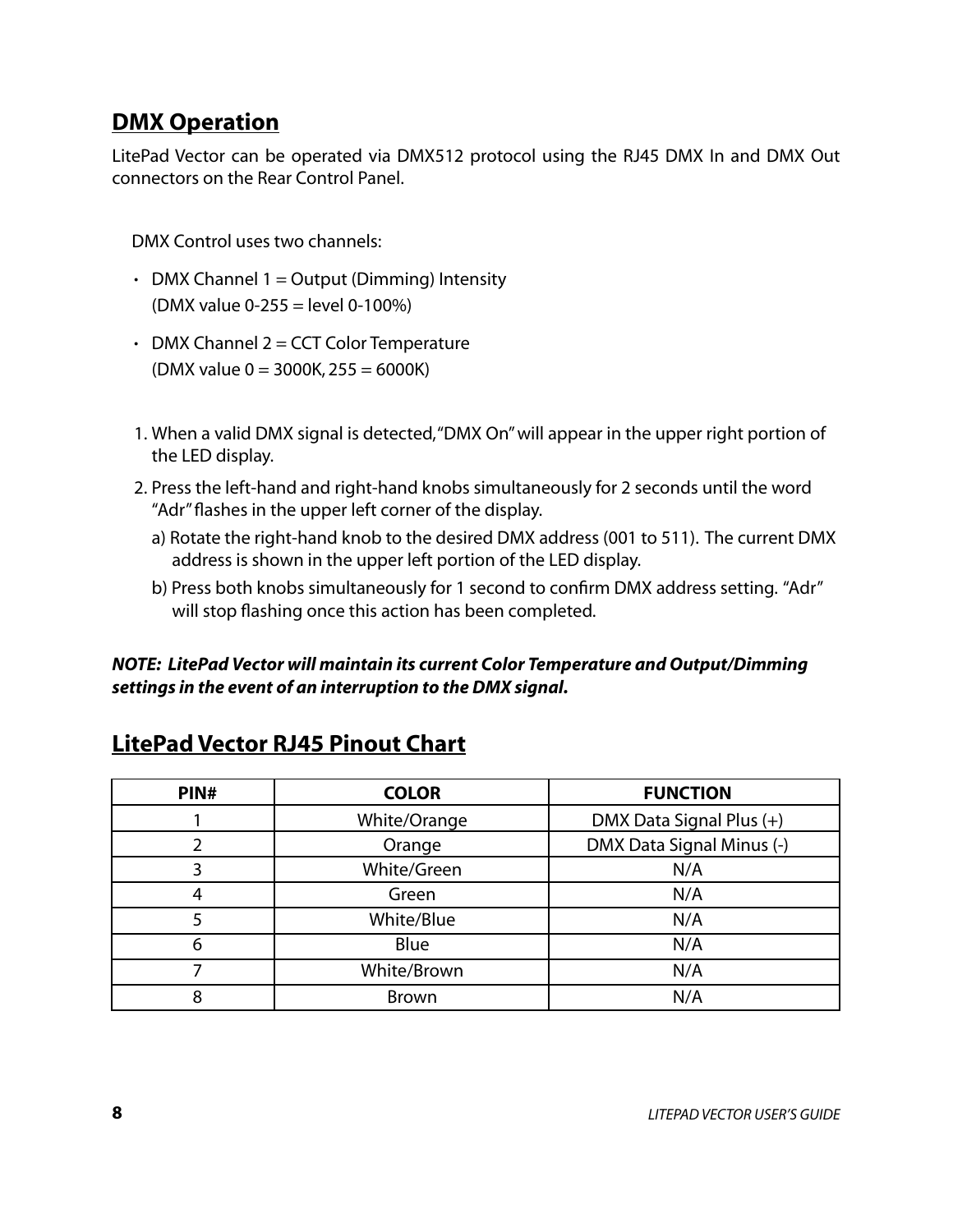# **TROUBLESHOOTING**

| <b>SYMPTOM</b>                                                                        | <b>POSSIBLE CAUSE</b>                 | <b>SOLUTION</b>                              |
|---------------------------------------------------------------------------------------|---------------------------------------|----------------------------------------------|
| Unit does not respond<br>to DMX control, but<br><b>Display indicates "DMX</b><br>On". | Unit set to incorrect DMX<br>address. | Check DMX address.                           |
| Unit does not respond<br>to DMX, display<br>indicates "DMX Off".                      | No DMX signal is being<br>received.   | Check cable and DMX run from<br>the console. |
|                                                                                       | <b>Bad Cable</b>                      |                                              |
|                                                                                       | No DMX plugged in.                    |                                              |
|                                                                                       | Power off at the console.             |                                              |

## **ACCESSORIES**

| V-Mount Cheeseplate Battery Holder                               | Part #291103050102  |
|------------------------------------------------------------------|---------------------|
| Anton/Bauer Cheeseplate Battery Holder                           | Part #291103050101  |
| LitePad Vector Honeycomb Eggcrate                                | Part # 292008080200 |
| LitePad Vector Rain Cover                                        | Part # 292000808300 |
| <b>OPTI-FLECS LED Enhancement Filter Kit</b>                     | Part #292000808200  |
| (Filters are sized to 8"x8" (20cm x 20cm) for the LitePad Vector |                     |
| LitePad Carabiner Bottle Holder                                  | Part #292000808500  |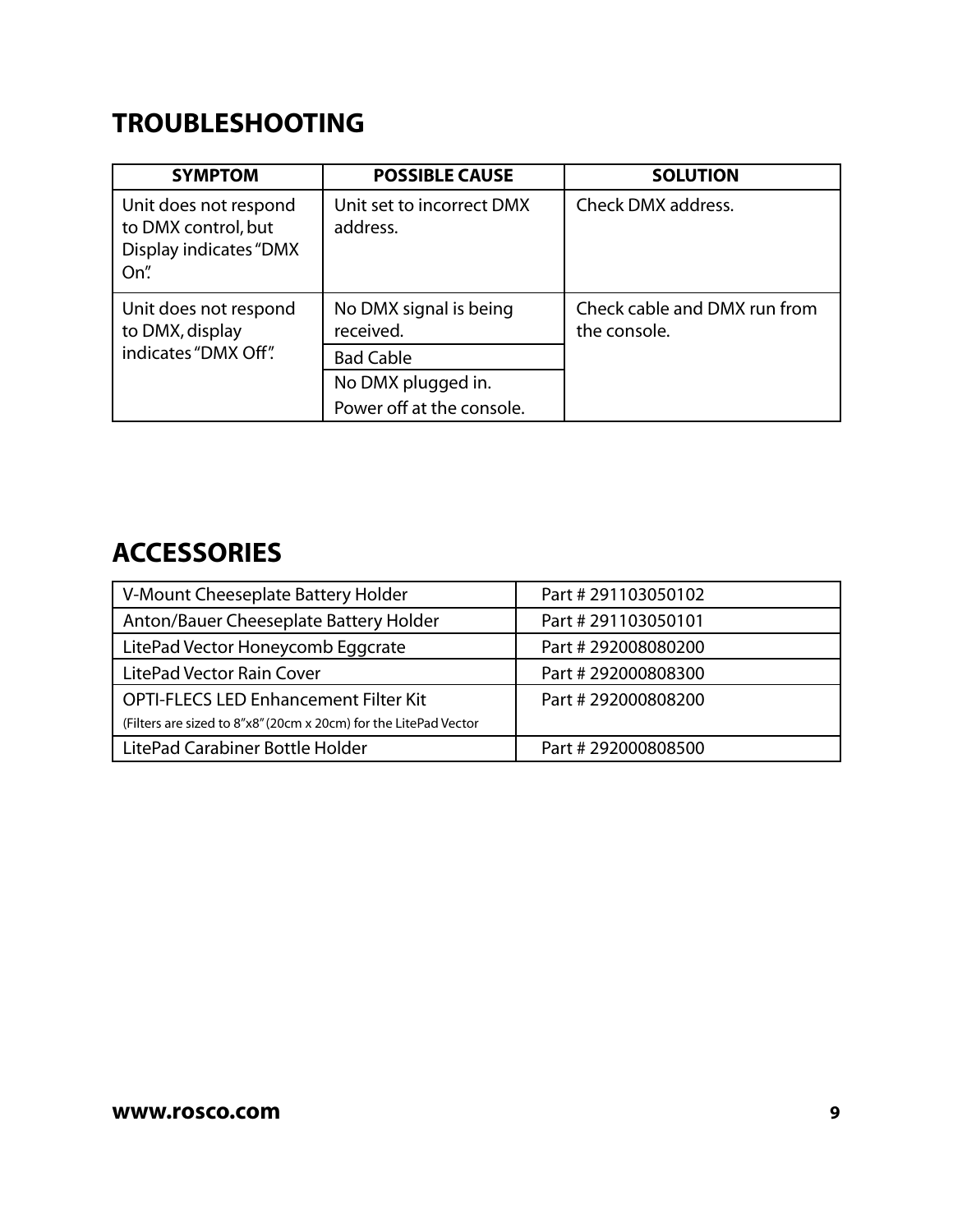# **SPECIFICATIONS**

#### **Power**

| Input Voltage:     | 12VDC                                                                          |
|--------------------|--------------------------------------------------------------------------------|
|                    | <b>AC Power Transformer</b>                                                    |
| Power Supply:      | Universal 100-240VAC input/12VDC-24VDC output                                  |
| Power Consumption: | 65W                                                                            |
|                    | DC Operation via standard Anton/Bauer or V-Mount batteries<br>(owner supplied) |

### **Physical Characteristics**

| Dimensions:<br>(excluding Yoke)                         | $8.25''$ x $8.25''$ x $2.82''$ (210 mm x 210 mm x 72 mm) |
|---------------------------------------------------------|----------------------------------------------------------|
| Dimensions:<br>(including Yoke)<br>& Receiver)          | $9.7''$ x 12.5" x 2.82" (246 mm x 318 mm x 72 mm)        |
| Weight:<br>(including Power<br>Supply, Yoke & Receiver) | 4.5 lb $(2 \text{ kg})$                                  |

### **Optical Characteristics**

| Color Temperature Range -      |                 |
|--------------------------------|-----------------|
| LitePad Vector CCT:            | $3000K - 6000K$ |
| LitePad Vector Daylight: 6000K |                 |

| Data:             | DMX 512 - RJ45 In/Out                                   |
|-------------------|---------------------------------------------------------|
| <b>Approvals:</b> | TUV/UL1573 and 8750<br>CF.<br><b>RoHS</b><br>IP61 Rated |
|                   |                                                         |

#### **Environmental:**



Disposal of Old Electrical & Electronic Equipment

 This symbol on the product or on its packaging indicates that this product shall not be treated as household waste.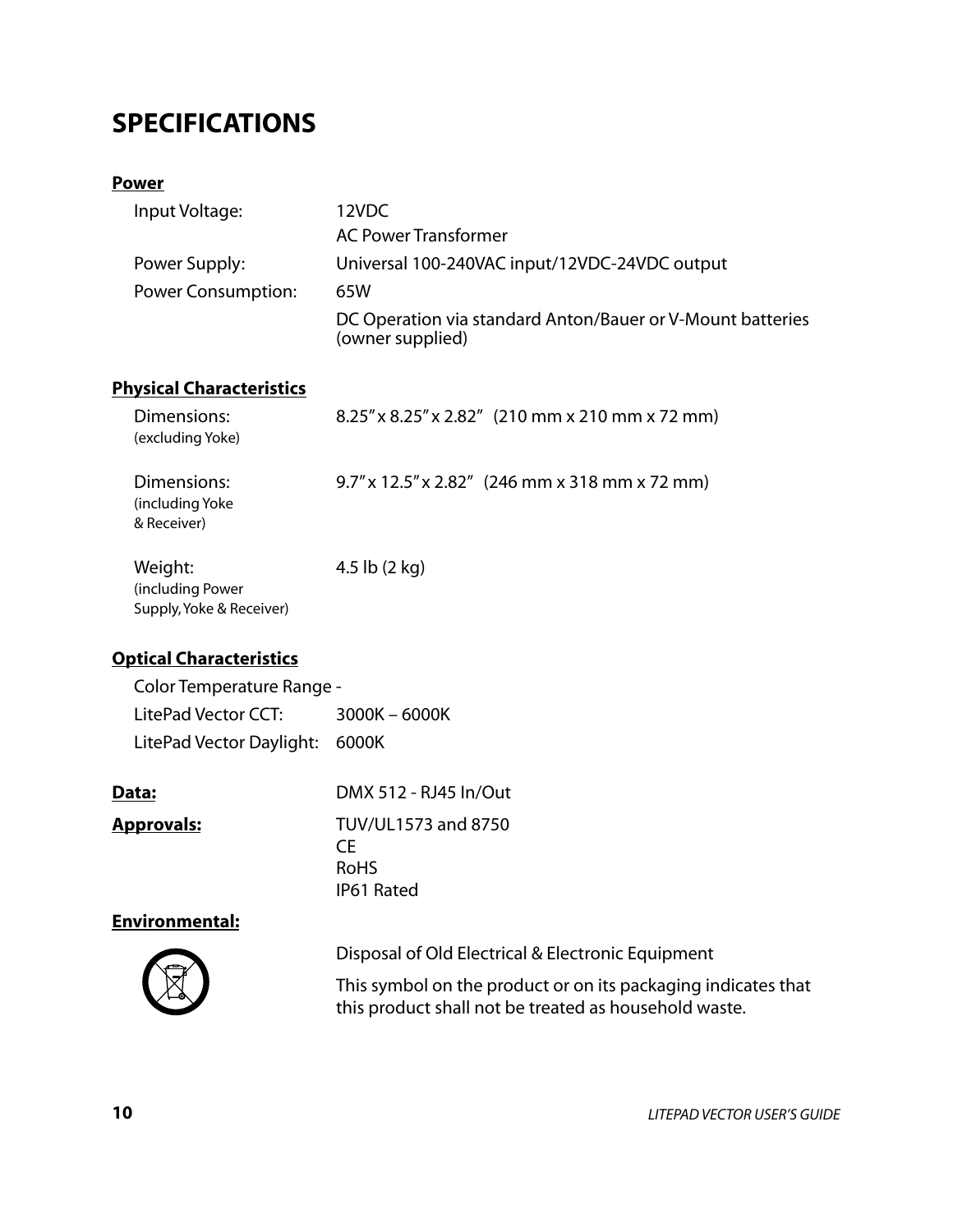# **1 YEAR LIMITED WARRANTY**

Rosco Laboratories warrants to the first retail purchaser that this Product will be free from defects in workmanship and material for a period of twelve (12) months from the date of original purchase. For warranty service you must be able to provide proof of purchase. Should this Product prove defective during the warranty period, please contact your local Rosco office for Return Authorization. No warranty service will be performed without Return Authorization. At Rosco's sole discretion, covered Products will be repaired or replaced with new or refurbished equipment or a model of like kind and quality. Exchanged or replaced parts and Products assume the remaining warranty period of the original product covered by this limited warranty. You are responsible for securely packaging the defective Product and returning it to Rosco as per the instructions of the Return Authorization. Within North America, Rosco will ship the repaired or replaced Product to you freight prepaid. Shipments to other locations will be made freight collect.

This warranty is non-transferable and does not extend beyond the first retail purchase of the Product.

This warranty does not cover damage to the Rosco Product caused by parts not manufactured, distributed or certified by Rosco.

Rosco is not obligated to provide warranty service should the Product fail to be properly maintained or fail to function properly as a result of misuse, abuse, improper installation, neglect, improper shipping, damage caused by disasters such as flood, fire and lightning, improper electrical current or unauthorized service repairs other than those by a Rosco Authorized Servicer.

If a claimed defect cannot be identified or reproduced, you will be held responsible for the costs incurred. Unless otherwise stipulated by state law, all warranties expressed or implied are limited to the twelve (12) month period of this warranty.

**THE WARRANTY AND REMEDY PROVIDED ABOVE ARE EXCLUSIVE AND IN LIEU OF ALL OTHER EXPRESS OR IMPLIED WARRANT IES INCLUDING BUT NOT LIMITED TO THE IMPLIED WARRANTIES OF MERCHANTABILITY, NON-INFRINGEMENT OR FITNESS FOR A PARTICULAR PURPOSE. EXCEPT AS PROVIDED IN THIS WRITTEN WARRANTY AND UNLESS EXCLUSIONS ARE SPECIFICALLY FORBIDDEN BY STATE LAW, NEITHER ROSCO NOR ITS AFFILIATES WILL BE LIABLE FOR ANY LOSS, INCONVENIENCE, OR DAMAGE, INCLUDING DIRECT, SPECIAL, INCIDENTAL OR CONSEQUENTIAL DAMAGES, INCLUDING INJURY TO PERSONS OR PROPERTY, RESULTING FROM THE USE OR INABILITY TO USE THE ROSCO PRODUCT, WHETHER RESULTING FROM BREACH OF WARRANTY OR ANY OTHER LEGAL THEORY.**